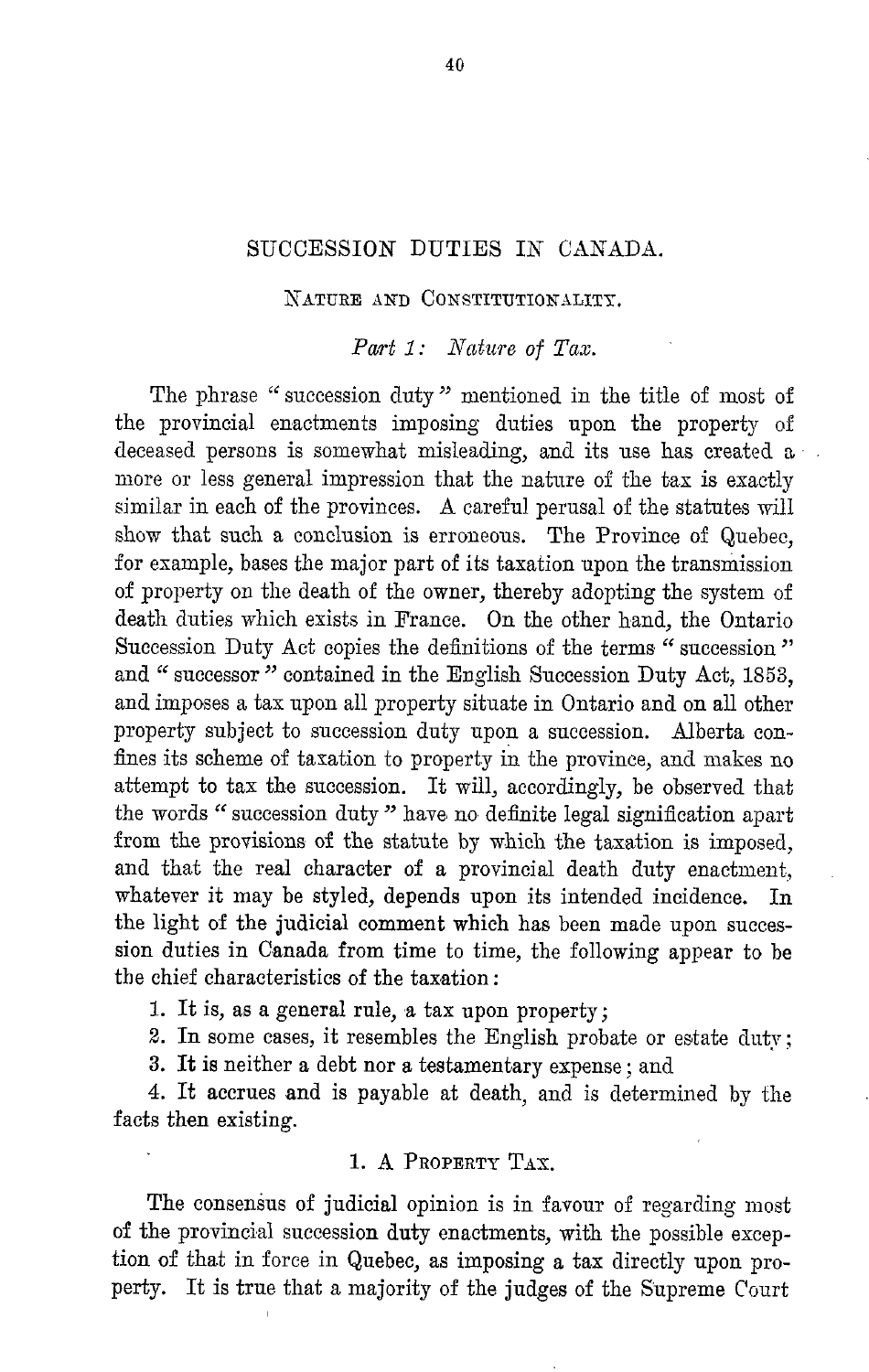of Canada in Lovitt v. Attorney-General of Nova Scotia,<sup>1</sup> construed the Nova Scotia Succession Duty Act, 1895, as imposing an impost upon the privilege of taking or transmitting property by will or intestacy, and not as a tax upon property. It is believed, however, that in view of later decisions of the court and of the Privy Council, the judgment in question is of doubtful authority, and that it is now quite proper to characterise most of the provincial enactments on the subject of succession duties as imposing property taxation. By way of illustrating this phase of the law, the following extracts from the judgments delivered in succession duty cases may be quoted:

Alberta: "The plan of our Ordinance (Succession Duty Ordinance, Statutes of Alberta, 1903, ch. 5, 2nd Sess.) is entirely different from that (the Quebec statute) . Instead of <sup>a</sup> person who has no claim to or interest in the estate being called on to pay the duties, they are payable by the executor or administrator, who is, under our law, the legal owner of all the estate, both real and personal, and whose duty it is to pay all the debts and other liabilities of the estate, not out of his own property, but out of the asséts of the estate in his hands. As to duty in respect to property in the province he has no need to go to anyone to recover the duties paid, because he pays them out of the property itself, which is directly liable."<sup>2</sup>

British Columbia: "I have carefully examined our own Act (R. S. B. C. 1911, ch. 217), and I find that the impost is laid expressly upon the property passing under the will (or the intestacy, as the case may be) and that there is apparently a studied effort to avoid laying any legal obligation to pay the duty upon any person or persons other than the beneficiaries ; and even as to them the liability to pay is inferential, or arises under order of Court made in the course of the enforcement of the charge upon the property. There seems little. if any, difference in principle between such a tax and the ordinary familiar municipal taxation of land. According to a certain school of economists a tax upon land is the most scientific form of indirect taxation, reaching ultimately and indirectly, as they claim, to all classes of society ; but I have never heard of such a tax being held by any court to be other than a most obvious example of direct taxation."<sup>8</sup>

British Columbia : "The object of the Succession Duty Act (R. S. B. C. 1911, ch. 217) is to secure to the Crown by a charge which attaches to the whole of any estate passing upon death of a domiciled subject a fixed proportion of the entire value of the estate. The relative duty is directed to be deducted from the share of each person entitled to share the estate. Executors or administrators or trustees are

<sup>1</sup> 33 Can. S. C. R. 350,<br><sup>2</sup> Harvey, C.J., *In re Cust*, 8 A. L. R. 308.<br><sup>3</sup> Clement, J., *In re Doe*, 19 B. C. R., 536.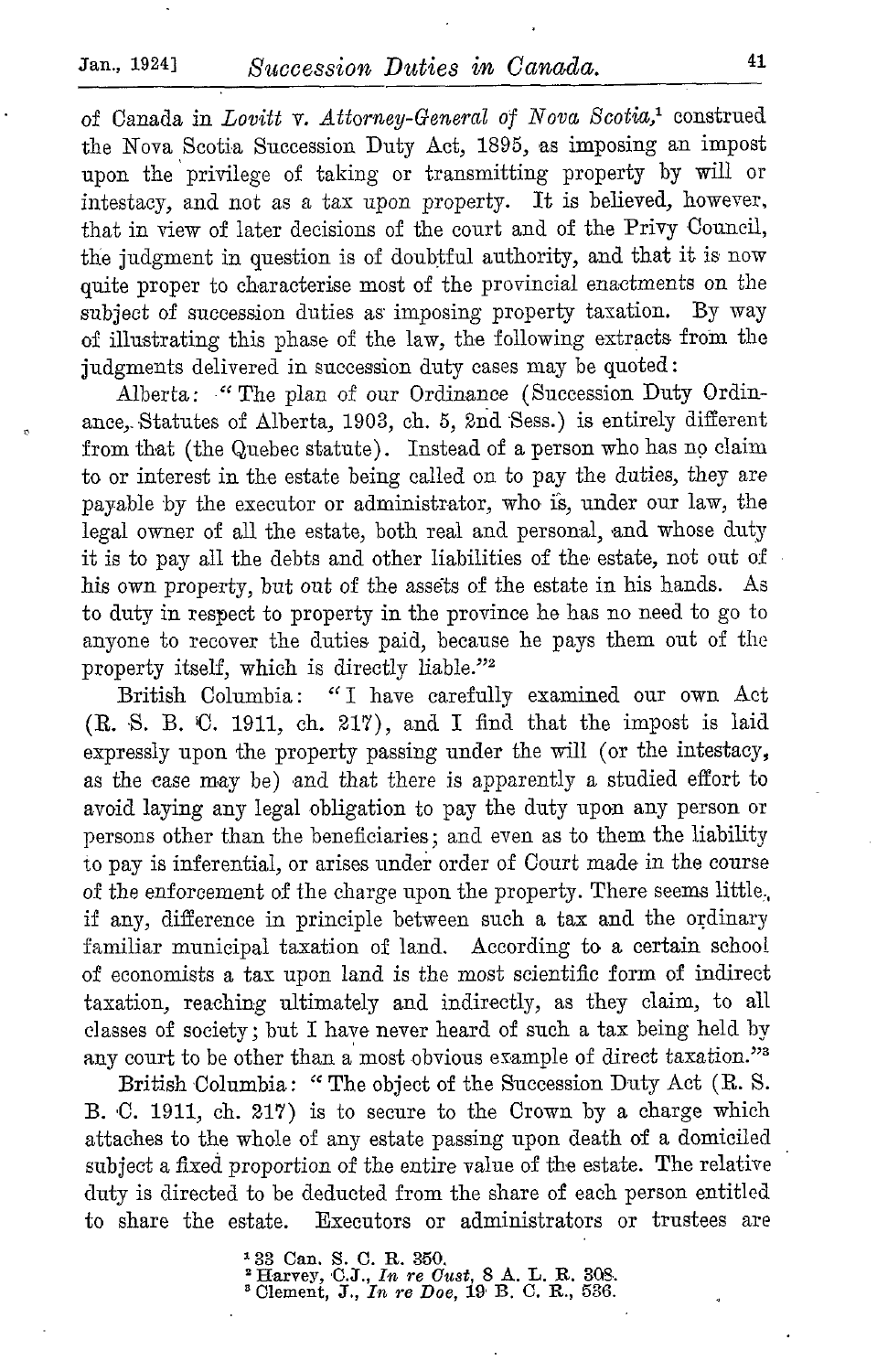empowered to sell the property of the deceased, whether realty or personalty, in order to provide funds for payment of the duty, in the same manner 'as they may be enabled by law to do for the payment of debts of the testator.' As a condition precedent to any grant of letters probate or letters of administration, the court having jurisdiction must require: (1) Payment of the whole amount of the duty; or (2) The making by the applicant with surety or sureties of a bond such as is here in question. Such bond, however, is defeasible by due payment of the duty to which the property coming to the hands of the applicant or applicants may be found liable."<sup>4</sup>

Manitoba: "The Act (4 & 5 Edw. VII., ch. 45) directly imposes the tax upon the estate, or, rather, upon the persons entitled thereto. The executor is utilised as the agent to collect from those entitled to the estate the duties and to pay the same to the treasury."<sup>5</sup>

New Brunswick : " But is the tax imposed on the succession or on the property itself? The statute (R. S. Vol. 1, ch. 17) says (section 5) that ' property . . . passing by will or intestacy . . . shall be subject to a succession duty,' and it distinctly declares this duty to be payable where the property which 'passes' is that of a nondomiciled decedent, whether it be movable or immovable. This latter fact would seem to raise a most serious, if not an insuperable obstacle to construing this statute as imposing a duty on the succession itself.<sup>6</sup>

" But it is said that we are bound by the decision of this court in Lovitt v. Attorney-General of Nova Scotia,<sup>7</sup> to hold that the duty is imposed on the succession and not on the property. The Nova Scotia statute there under consideration declared 'subject to a succession duty,' all property situate or being within the Province of Nova Scotia and any interest therein or income therefrom, whether the deceased person owning or entitled thereto last dwelt within the said province or not.

"If the word `dwelt' as here used, means `resided' as distinguished from 'was domiciled,' this statute may be construed as applicable only in the cases of domiciled decedents and therefore clearly distinguishable from the New Brunswick Act, but if 'dwelt,' as used in the Nova Scotia Act, means 'domiciled,' the two Acts appear not to be distinguishable in substance, and in that case this court was probably committed by the decision in the 33rd volume to the view that the duty imposed by these Acts is a tax on the succession .

<sup>4</sup> Sir Henry Duke in Rex v. United States Fidelity and Guaranty Com-<br>pany, (1923) 3 W. W. R., 295.<br><sup>5</sup> Cameron, J.A., In re Muir Estate, 24 Man. L. R., 310.<br><sup>6</sup> Winans v. Attorney-General, (1910) A. C. 27, at pages 32 ct

 $e$ t seq.<br><sup>7</sup>33 Can. S. C. R., 350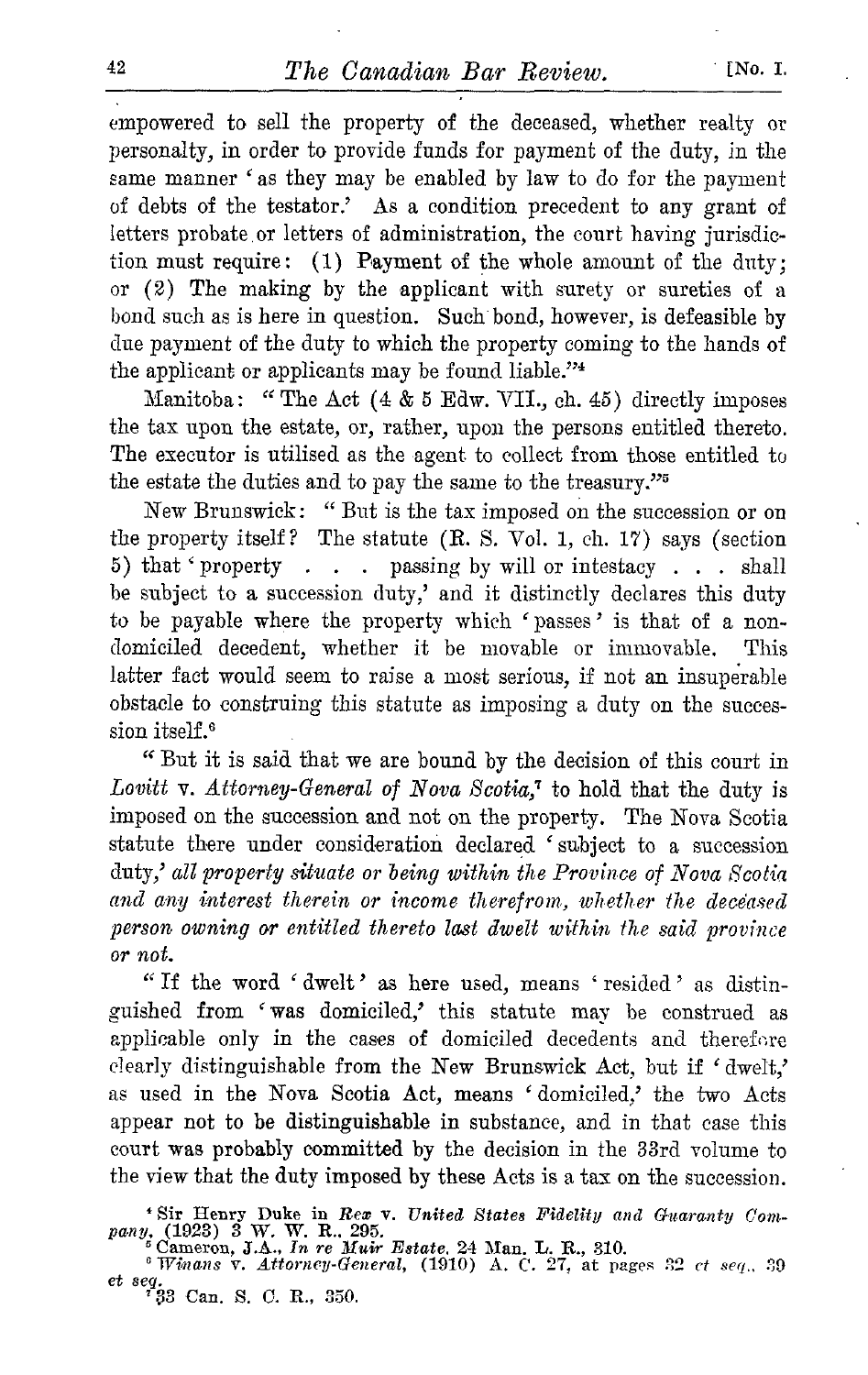But for this decision, . . . I would. have been of the opinion expressed in that case by Mr. Justice Mills that, although the occasion of the tax is the passing or succession and it is called a succession duty, yet it is upon the property and not upon the succession that it is fastened.

"It may be questionable how far we should deem ourselves bound, if it be not distinguishable, to follow the decision of the majority of this court in Lovitt v. Attorney-General of Nova Scotia,<sup>8</sup> in view of the opinions since expressed in the House of Lords in Winans  $\nabla$ Attorney-General,<sup>9</sup> as to the scope of succession duties proper and the property upon which they are imposable.

"Because the statute appears to me in terms to impose what it calls a succession duty, not upon the succession, but, by reason of the succession, upon the property itself and also because, viewed as a tax on the succession, it would, in the case of movable property of nondomiciled decedents be ultra vires, unless bound by Lovitt v. Attorney-General of Nova Scotia,<sup>10</sup> to hold otherwise, I conclude that the duty is a tax upon the property itself."<sup>11</sup>

New Brunswick : "Although called a succession duty, the tax here in question was laid on .the corpus of the property, and the statute  $(R. S. Vol. 1, ch. 17)$  made its payment a term of the grant of ancillary probate  $\ldots$ . It is imposed as part of the price to be paid by ... It is imposed as part of the price to be paid by the representatives of a deceased testator for the collection or local administration of taxable property within the province, and, in the view of their Lordships, it is intended to be a direct burden on that property, varying in amount according to the relationship of the successor to the testator."<sup>12</sup>

New Brunswick : " The Succession Duty Act, being chapter <sup>17</sup> of the Consolidated Statutes, 1903, undoubtedly in its terms is wide enough to cover all property owned by the testator, whether in the Province of New Brunswick, or out of it, save and except property in the United Kingdom of Great Britain and Ireland.

The tax, it will be seen, is directly on the property, it is not on an individual."<sup>18</sup>

Nova Scotia: "Succession to an inheritance, it is true, may be taxed as a privilege and notwithstanding the property is already taxed, but it ought to be clear and explicit that the legislature intended the burden. . . . But it is said that this tax is not a tax upon the

\* 33 Can. S. C. R., 350,<br>
\* (1910) A. C., 27.<br>
\* 33 Can. S. C. R., 350.<br>
\* 32 Can. S. C. R., 106.<br>
\* Anglin, J., in Rea v. Lovitt, 43 S. C. R., 106.<br>
\* Lord Robson, in Rea v. Lovitt, (1912) 1 A. C., 212.<br>
\* McLeod, C.J.,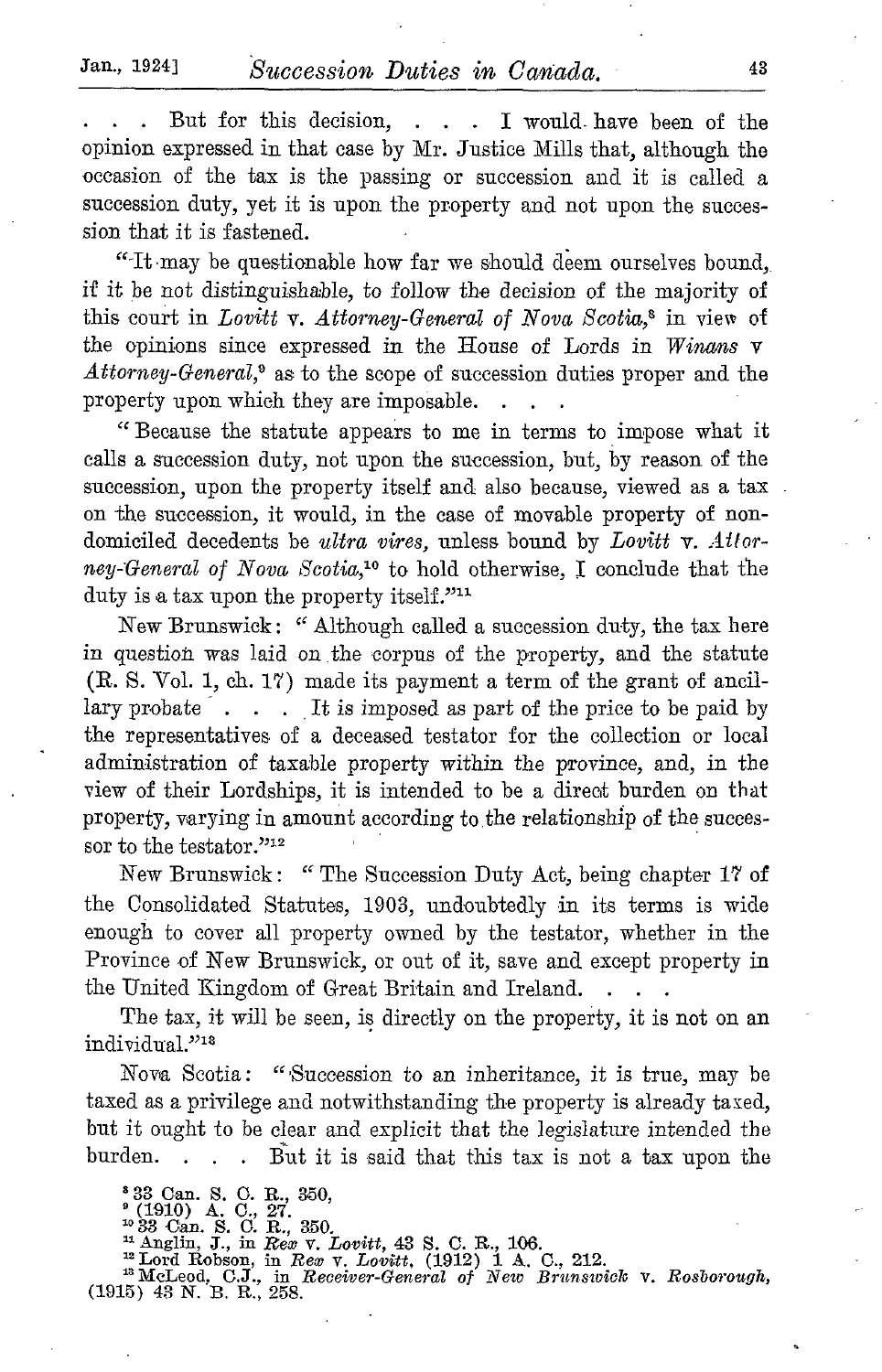bonds, but a tax upon their transmission. The statute (Nova Scotia Succession Duty Act, 1895) declares otherwise. The distinction may have served the purpose of enabling the courts in the United States to surmount a constitutional difficulty, but it has no applicability<br>here.... This succession duty is a tax imposed for provincial . . . This succession duty is a tax imposed for provincial purposes to provide a fund for defraying in part the care of the insane, by a succession duty on certain estates. It is not a charge for the privilege of transmission, but a charge upon the estate, and declared to be so in express words.<sup>14</sup>

Ontario: "The distinctive feature of the succession duty legislation  $(R. S. O. ch. 24)$  is to impose the payment of the duty as a primary charge upon and out of the corpus of the estate by the personal representative before the assets are distributed."<sup>15</sup>

Ontario : " There is in England a definite meaning attached to the expression 'legacy duty,' but in Ontario there is only the one inheritance tax. The statute  $(9 \text{ Edw. VII., ch. } 12)$  calls this 'succession duty.' It is <sup>a</sup> duty imposed upon all property devolving upon death, and it is a tax which has to be borne by the legatee unless the will contains some provision casting the burden upon the residuary estate."<sup>16</sup>

The character of Quebec Succession Duty legislation differs considerably from that in force in most of the other provinces. In the case of property, locally situated within the province, Quebec taxes the property itself. In all other cases, the transmission of property is the subject-matter of the tax. The statutes in force in Quebec are  $4 \text{ Geo}$ . V. ch. 9, <sup>4</sup> Geo. V. ch. 10, <sup>4</sup> Geo. V. ch. 11, and <sup>12</sup> Geo. V. ch. <sup>90</sup> .

4 Geo. V. ch. 9, provides by Article 1375, that all property, movable or immovable, the ownership, usufruct, or enjoyment whereof, is transmitted owing to death, shall be liable to certain taxes calculated upon the value of the transmitted property. Article 1376 says that the word " property " includes all property movable or immovable actually situate within the province and that whether the deceased is domiciled within or without, or the transmission took place within or without, an exemption is given by Article 1380 to a notary, executor, trustee or administrator from personal liability for the duties imposed. This, as will be seen, does not affect moveable property outside the province ; but by <sup>4</sup> Geo. V. ch. 10, it is expressly provided by Article 1387B that :- "All transmissions within the province, owing to the death of a person domiciled therein, of movable property locally situate outside the province at the time of such death, shall be liable to the

<sup>&</sup>lt;sup>14</sup> Mills, J., in *Lovitt v. Attorney-General for Nova Scotia*, 33 Can. S. C.<br>R., 350.<br><sup>15</sup> Boyd, C., in *Attorney-General v. Newman*, 31 O. R., 340.<br><sup>16</sup> Middleton, J., *In re Gwynne*, 22 O. W. R., 405.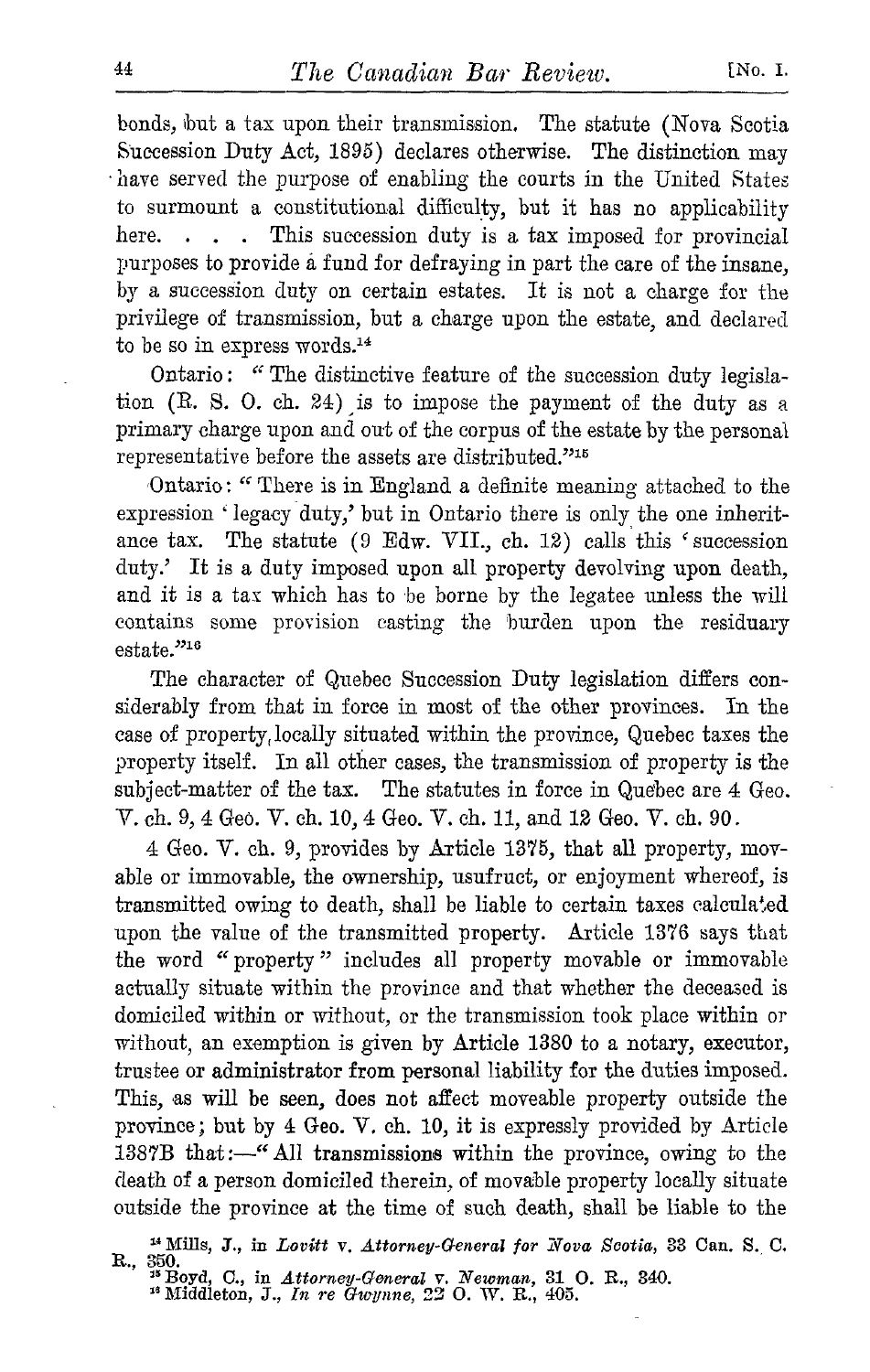following taxes calculated upon the value of the property so transmitted, after deducting debts and charges as hereinafter mentioned." By Article 1387G, it is provided that the person to whom as heir, universal legatee, legatee by general or particular title, or donee under a gift in contemplation of death, movable property outside the province is transmitted, is personally liable for the duties in respect of such properties, and no more.

The statute 4 Geo. V. ch. 11, after reference to the mistake in the case of The Zing v. Cotton, and a series of recitals which make it obvious that the purpose of the Act is as far as possible to remedy the provisions of former statutes which had led to the decisions, enacted that-

"The intent and meaning of all the acts of the Legislature imposing succession duties was, and is, that every person to whom property or any interest therein was transmitted owing to death, should pay to the Government direct, and without having recourse against any other person, a tax calculated upon the value of the property so transferred."

By <sup>12</sup> Geo. V. ch. 90, "An Act respecting the seizin of certain beneficiaries " a tax in the nature of a probate or estate duty was imposed on the transmission of the property of domiciled decedents, where such property is locally situated outside of the province and is transmitted to non-resident beneficiaries .

### 2. PROBATE on ESTATE DUTIES.

Certain of the provincial enactments, although entitled as succession duty Acts, make provision for the collection of duties analogous to the English probate or estate duties. The observations of Sir Arthur Hobhouse in reference to the Colonial statute dealt with in Blackwood  $\gamma$ . The Queen (1882), 8 A. C. 82, could be applied with equal force to certain of the provincial succession duty enactments in force in Canada. His Lordship says, inter alia-" The statute under discussion does not make any such distinction as the English law has made between probate and legacy duties. It imposes a single duty on the property of deceased persons. That duty resembles our probate duty in being made a condition of the issue of the probate, and in'being-taken from the estate while it is yet in bulk and before the process of administration begins. In other respects, notably by reason of its incidence on real estate, and of its being chargeable against every legatee, and of the difference in its rate according to the relation of the successor to, the deceased, it more resembles our legacy or succession duties. The oneterm or the other will seem more appropriate to the statute according to the point from which it is approached or the operation it is called upon to perform."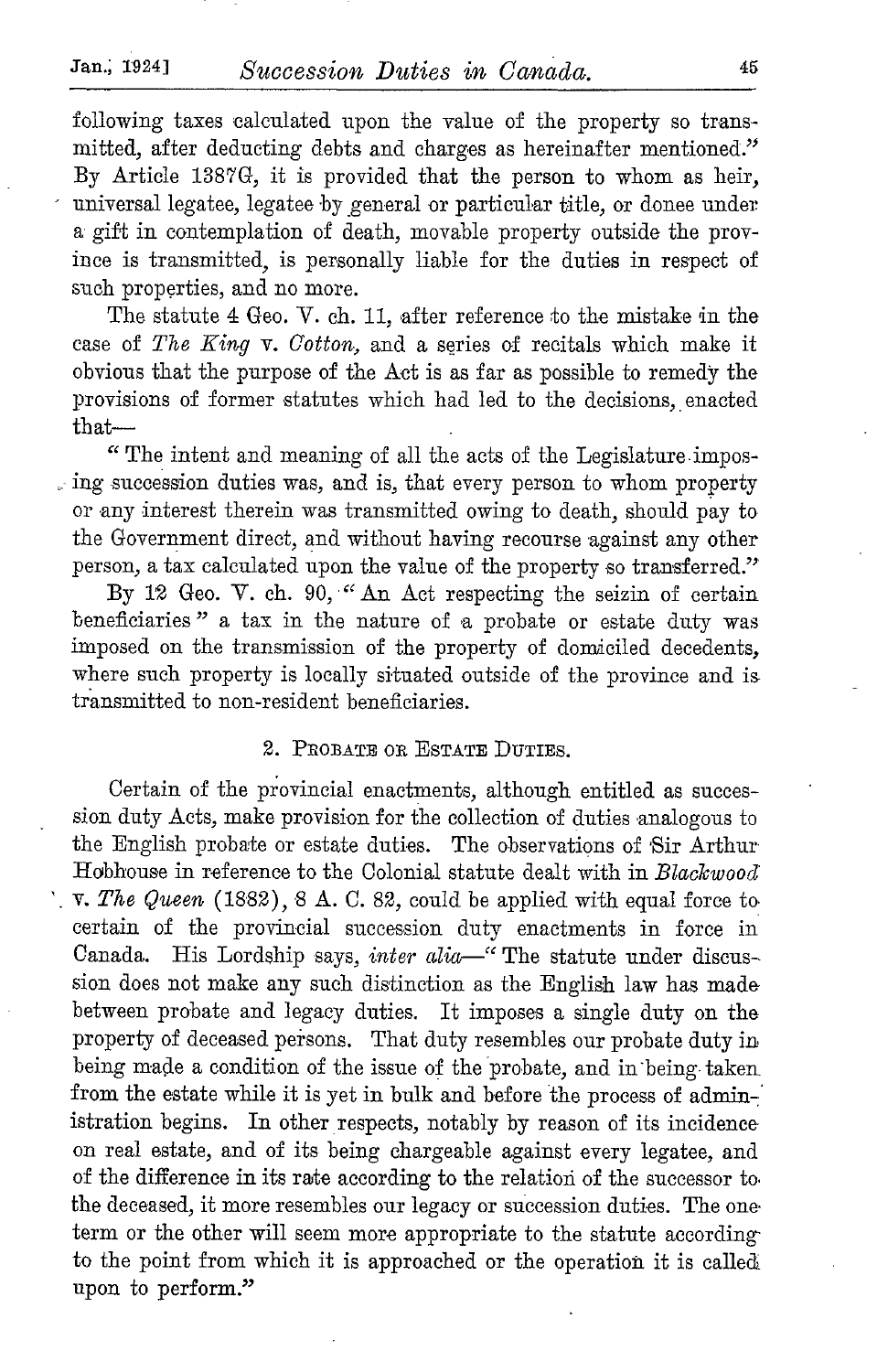The resemblance of the tax to the English probate or estate duty has been emphasized in certain of the provincial courts and by the Privy Council. By way of illustration, reference may be made to the following comments made by the judiciary in regard to the legislation on succession duties enacted by the Provinces of New Brunswick, Ontario and Saskatchewan :-

New Brunswick: "These provisions shew that the Act (R. S. col . 1, ch. 17), under consideration assimilates the tax to the probate duty."<sup>17</sup>.

Ontario: "It seems plain that in the case of property vesting in executors or administrators the duty demandable under the Act (R. S. 0., ch. 24), is to be paid to the province by the executor or administrator and not by the person or persons ultimately succeeding to the property, and in this respect it resembles estate duty rather than legacy or succession duties as imposed by the Eng-<br>lish Acts. By the statute it is made the duty of the executor or By the statute it is made the duty of the executor or administrator to collect or retain the duty, and he is inhibited from delivering any property subject to duty to any person without collecting the amount. Provision is made for collection from other persons under some circumstances, but this does not displace the primary claim against the personal representative where the property comes to him as such under a will or letters of administration.

" Reading all the provisions of the Act together, I think the duty payable under it is a duty on the estate of a deceased person, that is, a duty on the collection or distribution of an estate passing on a person's death, and in this respect on the same footing as probate or estate duty."<sup>18</sup>

Saskatchewan: "We had no probate duty payable out of the estate prior to The Succession Duty Act, and therefore our succession duty is not in substitution of a prior duty which had to be paid before the executors could probate the will. The reasons for the Clemow case do not apply here.  $\sim$ 

"Our Act (Chap. 38, R . S. Sask., 1909), does not make this tax an estate duty, but <sup>a</sup> succession duty. By the Act the duty is paid by the devisee. Our succession duty - particularly on a contingent interest in real estate—is not payable before probate issues, and therefore this tax is more like the estate tax in England on real estate, and as that tax was decided in Re Sharman ( (1901), <sup>2</sup> Ch. 280), to not be <sup>a</sup> testamentary expense, <sup>I</sup> am of the opinion that neither is the tax in this case a testamentary expense."<sup>19</sup>

<sup>&</sup>lt;sup>17</sup> Lord Robson, in *Rex V. Loritt,* (1912) 1 A. C., 212.<br><sup>18</sup> Moss, J.A., in *Attorney-General v. Newman*, 1 Ont. L. R., 511.<br><sup>19</sup> Newlands, J.A., *In re Galbraith Estate*, 12 Sask. L. R., 359.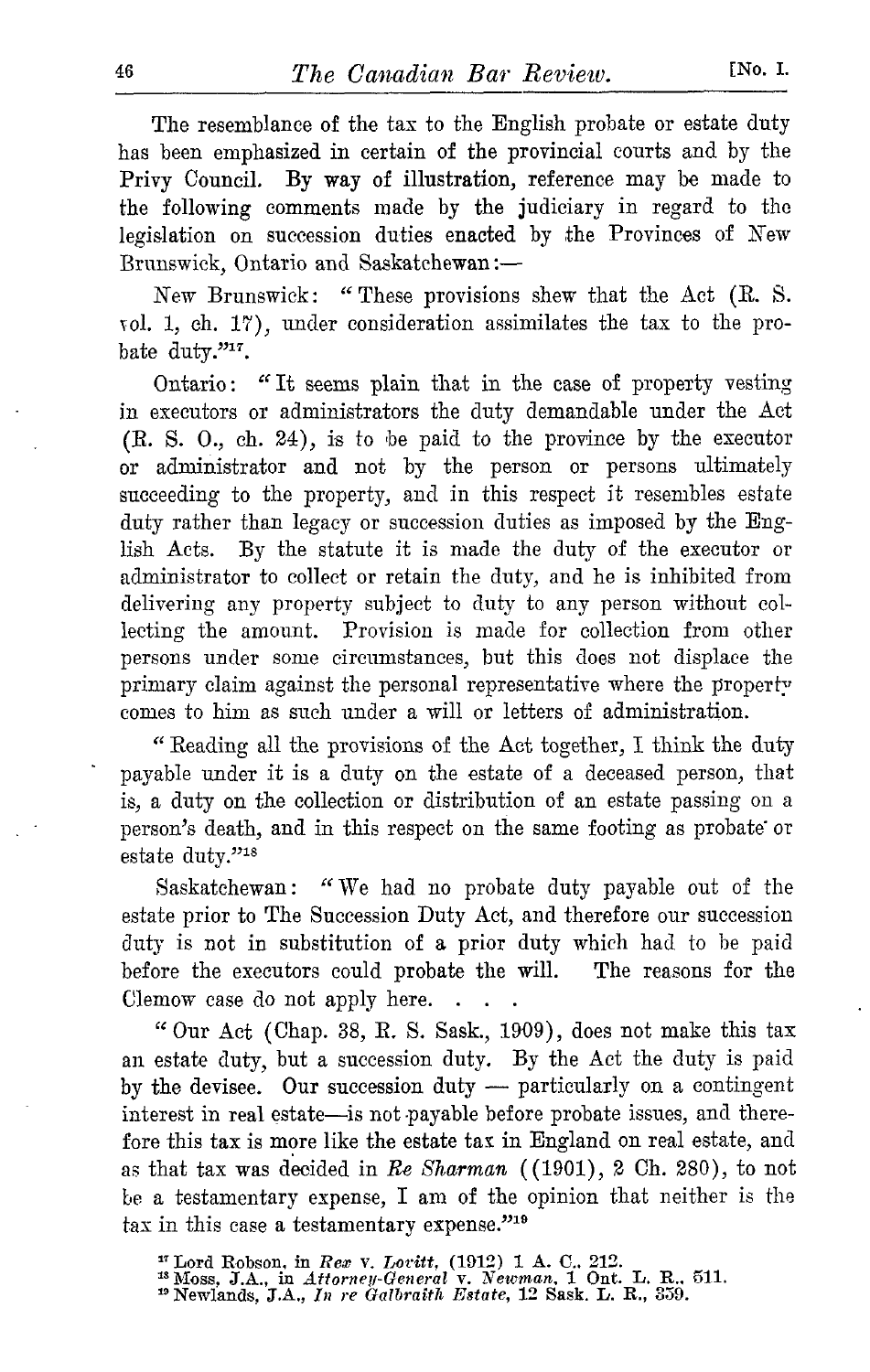# 3. NOT A DEBT NOR A TESTAMENTARY EXPENSE.

Testamentary expenses do not include succession duties. Such duties are neither debts of the deceased nor testamentary expenses.

In Re Bolster,<sup>20</sup> a testator made numerous specific legacies and gave the residue of his estate to persons other than the specific legatees. He directed his executors to pay his just debts and funeral and testamentary expenses. It was held that succession duties do not come with the description either of a debt or part of the testamentary expenses ; and that the specific legacies, not being specially exonerated by the will, were not to be exonerated from their proportion of the succession duties payable upon the whole of the estate, at the expense of the residuary legatees .

In Re Elizabeth Watkins, deceased,<sup>21</sup> it was held that the succession duty payable under The Succession Duty Act (R. S. B. C., 1897, c. 175), in respect of the real estate of a deceased person, did not form part of the testamentary expenses of the deceased.

In Re Galbraith Estate, $2^2$  the Saskatchewan Court of Appeal held similarly that testamentary expenses do not include succession duty.

### 4. TAX ACCRUES AT DEATH.

One of the most important principles underlying succession duty taxation in Canada and elsewhere is that the tax accrues at the death of the owner of the property subject thereto, and that all matters in relation to the taxation are determined by the facts then existing. The application of this principle involves results of a far reaching character, among which may be mentioned the following,  $\text{namely}$  :-

(1) Valuations of property for succession duty purposes are the values existing at the death of the owner ;

(2) The rates of taxation applicable to the property of a deceased person are the rates in force at the time of the death, in the absence of clear statutory provision to the contrary ;

(3) Succession duty legislation cannot be given a retroactive construction (except in matters of procedure), unless the terms of the enactment clearly admit of such a construction.

# (1) Valuations.

The value of the property "passing on the death" of the owner is one of the two principal factors governing the rates and amount

<sup>20</sup> Re Bolster, (1905) 10 O. L. R. 591; Re Holland (1902), 3 O. L. R. 406; *Manning v. Robinson*, 29 Ont. R. 483; Re Watkins, 12 B. C. R., 97.<br><sup>21</sup> 12 B. C. R., 97.<br><sup>22</sup> (1919) 2 W. W. R., 193.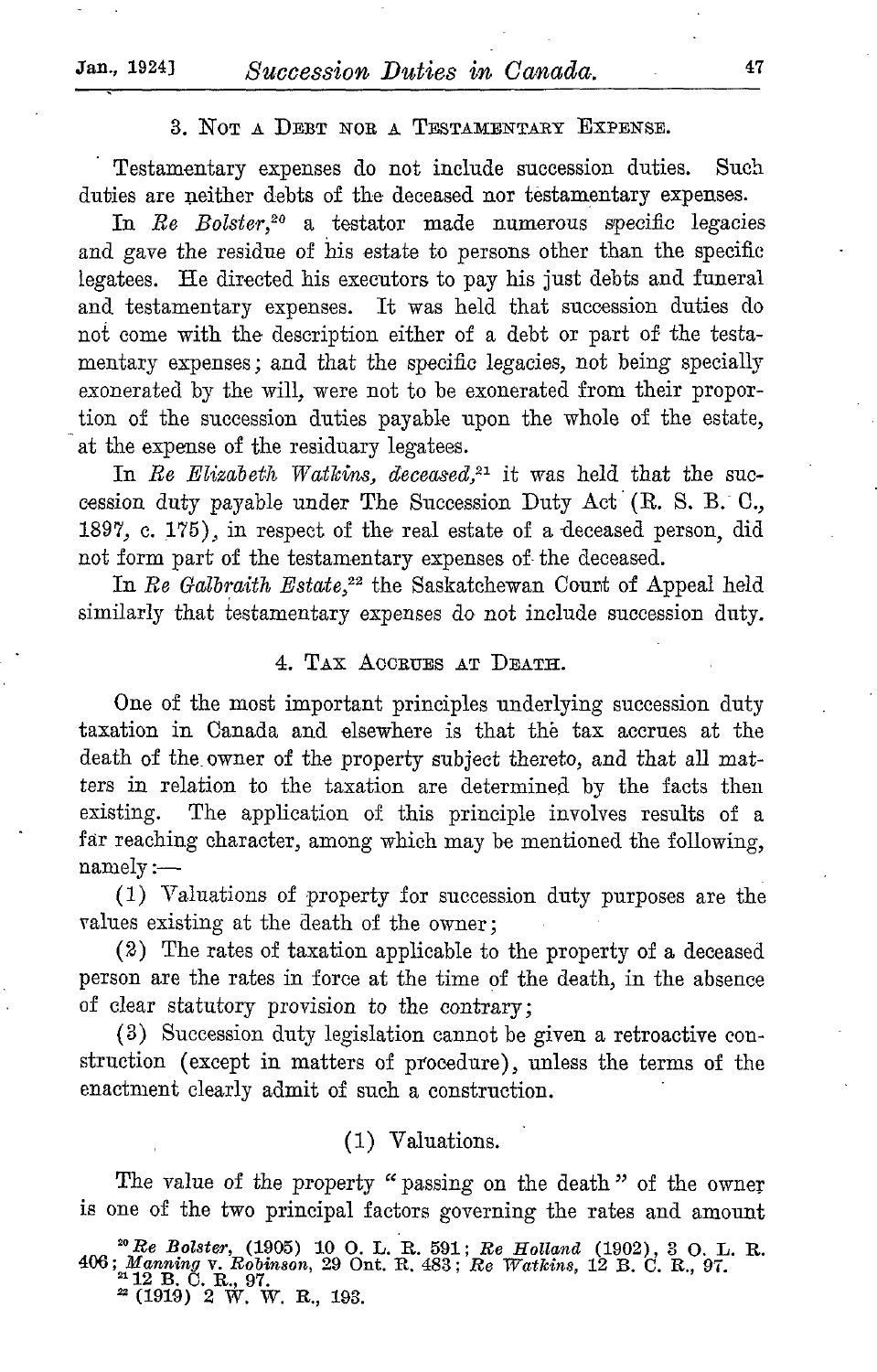of succession duty applicable, the other being the relationship, if any, of the beneficiaries to the decedent. The value for purposes of duty is the value at death, and accordingly depreciation after death is not a good ground for claiming a revision or reduction of the duty.

The practical application of this principle has occasionally worked serious hardship, and particularly so in cases where property passes at a time when more or less fictitious values obtain. It has been suggested that in such cases the several provincial Governments might consider the wisdom of remitting the whole or part of the taxation imposed. Thus, in Rex v. United States Fidelity Company,<sup>28</sup> Gregory, J., of the Supreme Court of British Columbia, in giving judgment in favour of the Crown, suggests that the amount of the duty might nevertheless be reduced by the Crown as an act of grace and bounty. Referring to the serious depreciation in the value of the property taxed in that case, he says: "The property to-day is practically valueless-it has, as a matter of fact, largely been sold for taxes. . . . There had been a most unprecedented boom in real estate shortly prior to the death of Mrs. Quagliotti during which absolutely unheard of values were put upon real estate in every part. of the City of Victoria."

The principle that valuations of property for death duty purposes must be determined by the facts existing at the death of the owner, is applied in England and in the United States of America as well as in Canada.

In Wishart et al. v. Lord  $Advocate$ ,<sup>24</sup> it was held that executors, who had on 6th March, 1878, valued £2,400 City of Glasgow Bank stock for Inventory Duty at £5,738, its then selling price, could not afterwards say that it was of no value because in October of the same year the bank went into liquidation.

*Matter of Penfold.*<sup>25</sup> The tax was imposed on the value at death and no deduction was allowed notwithstanding the executor was forced to sell stocks at a loss during administration, which caused a shrinkage of nearly one-fourth of the estate. " It is by statute due and payable at the time of the transfer, that is, at the death of the decedent. It accrues at that time and the amount of the tax is not affected by any increase or decrease in the clear market value of the estate between the date of the decedent's death and its subsequent distribution among beneficiaries or transferees under the will."

Matter of Meyer.<sup>26</sup>-An equity of redemption was valued at \$8,000 for inheritance tax purposes, but was subsequently lost through mortgage foreclosure proceedings .

<sup>&</sup>lt;sup>23</sup> (1921) 2 W. W. R., 697.<br><sup>24</sup> (1880) *8 S. S. C., 4th series, 74* ; 18 S. L. R., 62.<br><sup>25</sup> 216 N. Y. 163 ; 110 N. E., 497. <sup>26</sup> 209 N. Y. 386 ; 103 N. E., 713.